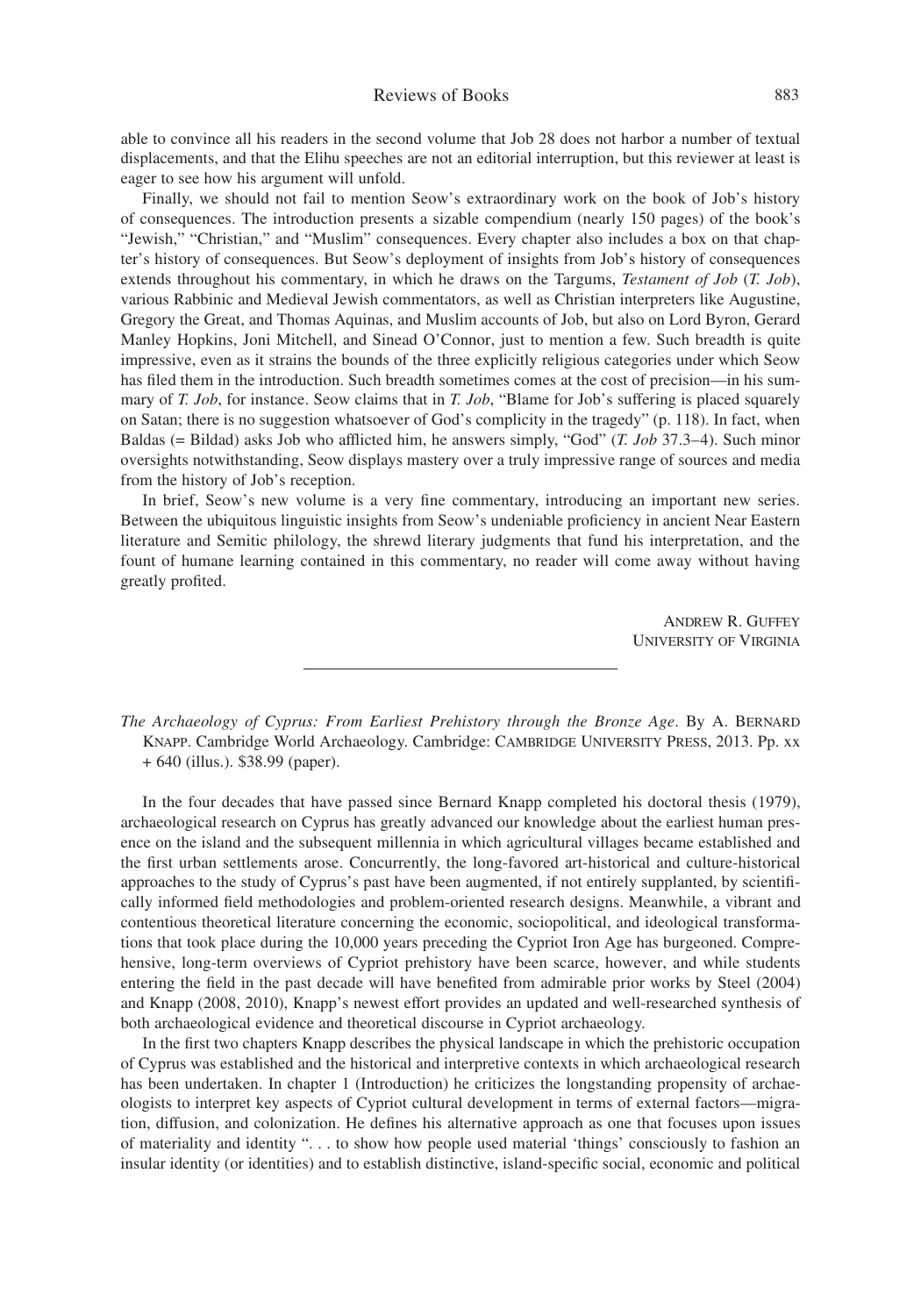practices" (p. 2). In chapter 2 he presents a short history of archaeological exploration on Cyprus and the historical biases that have affected it. He also addresses the chronological schema of Cypriot archaeology, voicing his well-known objections to the use of Bronze Age period designations based on pottery typology and seriations and his own preference for the terms "Prehistoric" and "Protohistoric" Bronze Age rather than the more widely used Early, Middle, and Late Cypriot periods, each with their own tripartite sub-periods and further divisions.

The most dramatic recent discoveries in Cypriot archaeology pertain to the earliest eras of the island's prehistory, the Epipaleolithic and Early Aceramic Neolithic (EAN) periods, of which Knapp presents a studious and detailed overview in chapter 3. While claims for Paleolithic occupation remain disputed, the evidence for at least seasonal Late Epipaleolithic visits to Cyprus has mounted since the initial discovery of human activity at Akrotiri *Aetokremnos*. There, in the tenth millennium Cal b.c., people probably from the Levantine mainland may have hunted indigenous Pleisticene fauna (pygmy hippos and dwarf elephants) as well as pigs that were introduced onto the island. A number of other undated sites with microlithic tool assemblages have also been identified in both coastal and inland areas that were frequented by fisher-foragers as the Younger Dryas climatic event brought on colder, drier conditions and diminished resource availability in the Levant. Investigations of ninthmillennium sites such as Ayia Varvara *Asprokremmos* and Ayios Tychonas *Klimonas* have revealed occupations characterized by semi-subterranean circular structures, lithic assemblages comparable to those of Levantine PPNA sites, and a peculiar reliance on a single species of fauna, the small Cypriot wild boar. In the context of rising sea levels and coastal flooding thought to have affected mainland areas, it is likely that mobile foragers visited these and other locations in Cyprus repeatedly, setting the stage for the more permanent and evidently well-planned eighth-millennium colonization of the island by farmers, who brought with them the typical Neolithic complex of cultivated or domesticated cereals and legumes, herds of cattle, sheep, goats, and pigs, as well as deer for hunting. Thus, as has also become apparent in the Aegean, the establishment of the first EAN agricultural communities on Cyprus took place after many centuries of exploratory voyages and periodic visitations.

The Late Aceramic Neolithic (LAN; seventh–sixth millennia b.c.) and Ceramic Neolithic (CN) periods (fifth millennium) are covered in chapter 4, in which Knapp proposes to examine how insularity, distance, ecological and climatic factors, and social choices affected Cypriot communities. The LAN witnessed the floruit of the so-called Khirokitia Culture, named for the most famous site of the period, which displays much continuity with the preceding EAN in settlement architecture (monocellular circular houses) and subsistence, although the cattle introduced by the EAN settlers did not survive. Knapp presents a thorough survey of LAN habitation sites, material culture, and mortuary practices, with a protracted discourse on the unresolved question of whether Khirokitia became exclusively a mortuary center late in its history. He also discusses the evidence for gender and social organization, along with the scale and significance of external contacts, arguing that while the latter must have been ongoing, the contrasts between the LAN in Cyprus and contemporary sites in the Levant may reflect intentional decisions people made to forge an island identity.

The LAN was followed by an apparent hiatus in the island's occupation (or at least of archaeological evidence for it) of several hundred years duration, from which some have inferred a total collapse of settlement, while others, including Knapp, hypothesize a reversion by surviving communities to a more mobile foraging lifestyle. Although the settlements that later emerged in the CN contrasted with earlier communities in their agglomerative sub-rectangular architecture, their lack of intramural burials, and their use of pottery (although low-fired gray wares have been observed at EAN sites), Knapp emphasizes the continuities in the lithic and bone industries as well as the paucity of imports in the CN as evidence for local redevelopment. Nevertheless, he notes, "we have to assume that there was always some movement of people, as well as an exchange of goods and ideas" (p. 192). Yet another phase of settlement abandonments and discontinuity is evident at the end of the CN, the possible causes of which (e.g., social tensions and settlement fissioning, environmental degradation, earthquakes) continue to be debated.

The Chalcolithic period (fourth to mid-third millennia b.c.) and its dynamic transformations in settlement and social practices are covered in chapter 5, which is divided into two broad chronological sections: the Early–Middle (EChal–MChal) and Late Chalcolithic (LChal) periods. In the first section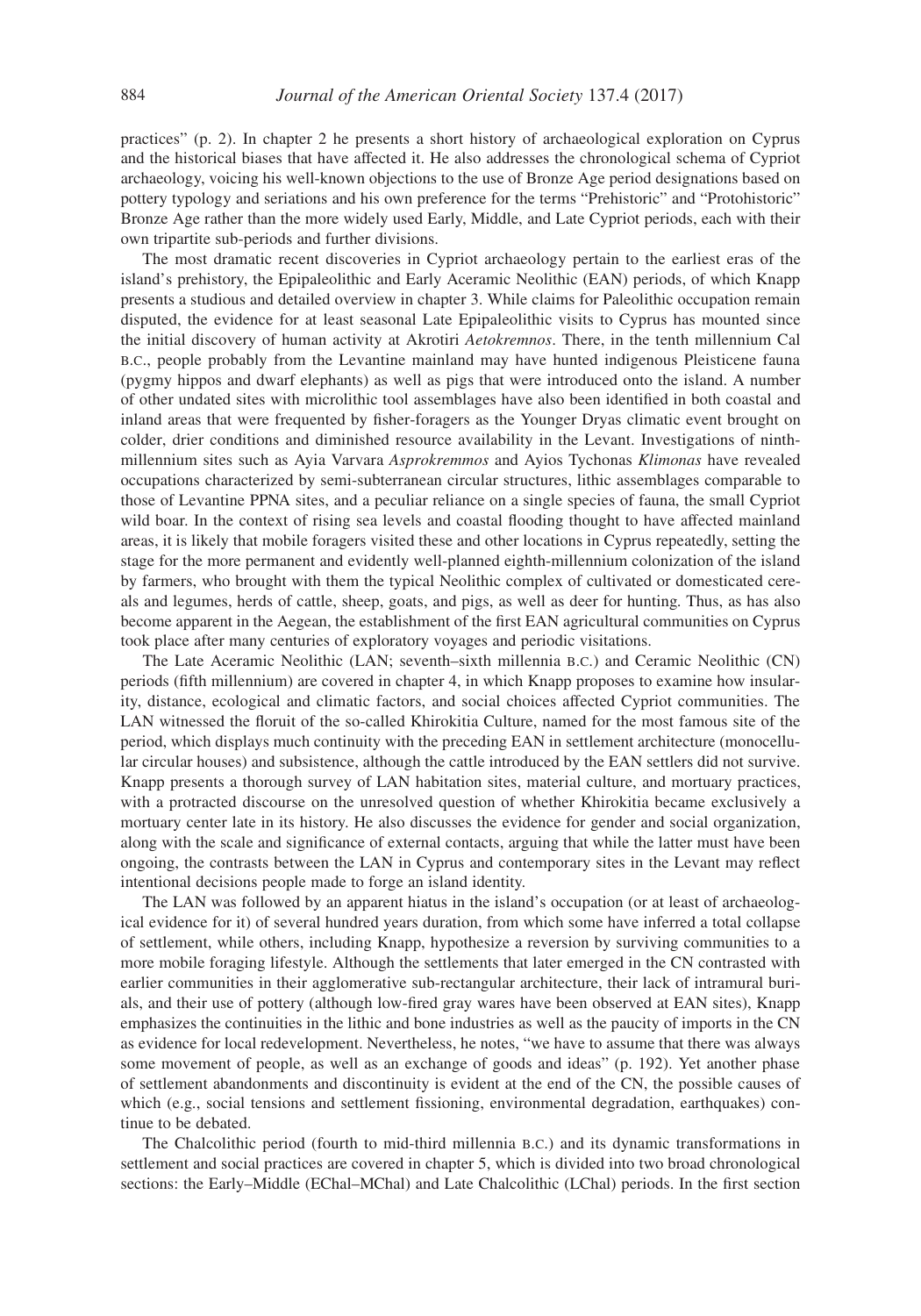## Reviews of Books 885

the author examines the evidence for household and community structure from the excavated settlements with their distinctive round houses and pit-and-tunnel complexes, as well as the evidence for a changing subsistence economy, showing a greater emphasis on animal husbandry (pig, sheep, and goat) in comparison to the CN, when hunted deer provided a substantial percentage of the meat consumed. The social implications of distinctive mortuary treatments, pottery types, picrolite figurines and ornaments, and the earliest use of copper in Cyprus are discussed, as is the evidence for ritual and feasting, gender and the individual body, social inequality, and, once again, the construction of a "distinct island identity" (p. 245).

In the second part of the chapter Knapp considers the possibility that Cyprus had become "a society in the throes of a demographic crisis" (p. 246)—as suggested by the mortuary evidence for high rates of infant mortality, possible hiatuses in occupation at the settlements of Lemba *Lakkous* and Kissonerga *Mosphilia* in the southwest, and the discovery of a hunting station at Politiko *Kokkinorotsos* that could indicate the adoption of a more mobile lifestyle (or merely a heretofore unrecognized aspect of the broader subsistence economy). Whether MChal communities fissioned and dispersed because of conflicts over incipient concentrations of social power or serious demographic challenges remains unknown, but the evidence from the even fewer excavated LChal settlements and mortuary complexes suggests that the tensions of unequal resource concentration, e.g., the "Pithos House" and the mortuary enclosure at Kissonerga *Mosphilia*, continued to play out subsequently, despite what Knapp calls "deep-seated alterations in Late Chalcolithic society" (p. 250).

Foreshadowing the theme that dominates his next chapter, he disputes the notion that the many evident changes in LChal material culture—pottery with Anatolian affinities, the presence of two stamp seals and numerous conical stones that might have been used as counters, possibly imported faience beads (also present in the preceding period), and the first appearance of chamber tombs on the island attest to migrations or colonizations from abroad, arguing instead for the role of "hybridisation practices" resulting from incidental contacts with foreign merchants or travelers (p. 255).

Chapter 6 is devoted to the Prehistoric Bronze Age (PreBA; ca. 2400–1700 B.C.), encompassing the Philia, Early Cypriot, and Middle Cypriot I–II periods in conventional terminology. This is an era in which major changes in social life and material culture took place, including a large-scale expansion of settlement throughout the island, the appearance of multi-roomed, rectangular house forms, extramural cemeteries of rock-cut chamber tombs, the introduction of equids and the reintroduction of cattle, the inception of plow agriculture, the establishment of a metallurgical industry, and the appearance of the distinctive Red Polished pottery tradition, new weaving practices, and new forms of symbolic representation.

Here Knapp departs from his previous format of reviewing the archaeological evidence for settlement before addressing specific topics of theoretical interest, leading instead with the debate over whether these changes resulted from an organized colonization of Cyprus by people from Anatolia (see, most recently, Webb and Frankel 2011) or whether, as Knapp argues, "some new people or practices arrived" (p. 275) and underwent processes of "hybridisation" within local communities. While there can be little doubt that new cultural practices and material forms, once introduced onto the island, rapidly developed on a uniquely Cypriot trajectory, the social and logistical implications of establishing a metallurgical industry that was much more extensive and complex than the very limited copperworking seen in the Chalcolithic, the transformation of agricultural practices through the use of draft animals, the reestablishment of a permanent, successful breeding population of cattle, and fundamental changes in the habitus of everyday life—household/village structure, domestic economy, diet, and food preparation techniques—should not be minimized. Moreover, given the periodic demographic contractions that characterized earlier millennia of Cypriot prehistory, it is very likely that immigrants from the mainland found in Cyprus an open frontier in which older "indigenous" communities were widely dispersed and perhaps not unwelcoming. "Hybridisation" most likely took place, but the expansion of settlement that occurred in the PreBA may have entailed a greater influx of population than Knapp is willing to acknowledge.

Unfortunately only a few PreBA habitation sites have ever been excavated, and much of the available evidence for the period comes from cemeteries. Knapp reviews the data from excavations at the settlements of Marki *Alonia*, Sotira *Kaminoudhia*, Alambra *Mouttes*, and Politiko *Troullia*, and then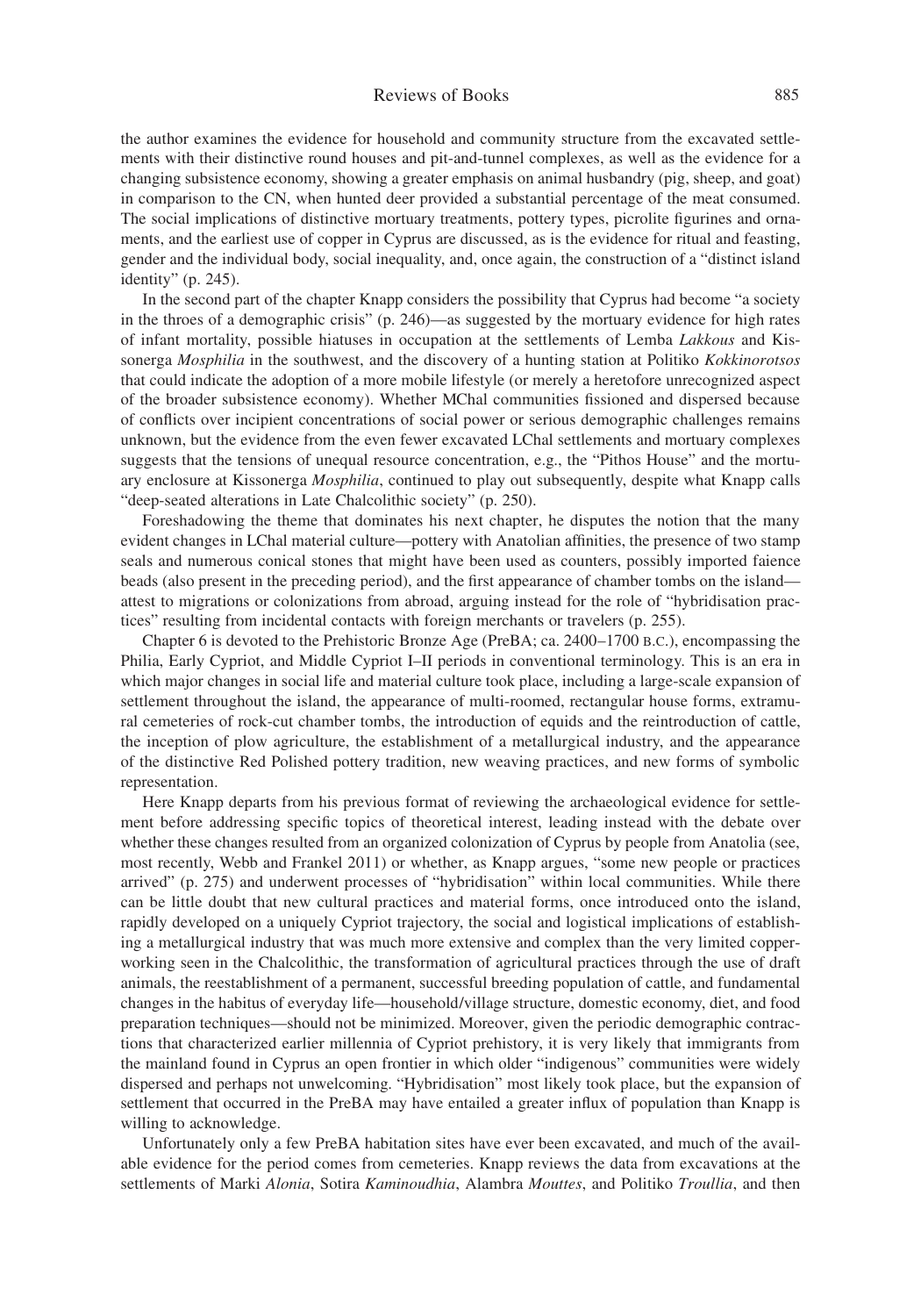turns to a discussion of metallurgy, agricultural production, and indications of external contact in pottery and metal finds. He next considers mortuary practices, focusing on the evidence from north coast (Bellapais *Vounous*, Lapithos *Vrysi tou Barba*, and Karmi *Lapatsa* and *Palealona*) and central/inland sites (Deneia and Nicosia Ayia Paraskevi). The reader should be aware, however, that sizable mortuary complexes in the south have also been excavated and published in recent years, most notably in the vicinities of Psematismenos and Kalavasos (Todd, ed., 1986, 2007; Georgiou, Webb, and Frankel 2011).

Knapp follows the work of this reviewer (Keswani 2004, 2005) closely in concluding that the increasing elaboration of burial practices and tomb architecture, along with the costly display and disposal of metal and ceramic grave goods, represents the importance of mortuary celebrations as foci for competitive display and the negotiation of social status (p. 321), even though the existing settlement evidence does not attest to any marked degree of social hierarchy. Nevertheless, it is Knapp's contention that "some social group maintained a significant amount of control over an increasingly statusoriented society" (p. 322).

The chapter concludes with an overview of the characteristic pottery, small finds, ceramic figurines, and coroplastic representations on pottery and their implications for aspects of social structure, gender relations, and identity construction. The reader is cautioned that the statement about the chronology of White Painted pottery (p. 323, specifically that all examples of White Painted III–V belong to Knapp's Protohistoric Bronze Age, MC III–LC I) is not correct (see the standard text, Åström 1972, pp. 172–90).

Chapter 7 is concerned with the "Protohistoric Bronze Age" (1750/1700–1100/1050 Cal b.c.), the era in which Cyprus/*Alashiya* became a significant player in eastern Mediterranean politics and the copper trade, the first towns arose on the island, and the presence of elite groups is abundantly attested in settlement and mortuary evidence. Knapp presents a brief discussion of settlement patterns and the monumental architectural complexes at the major town sites, focusing on the evidence from the ProBA2 and 3 periods (LC II–III). He devotes surprisingly little attention to the formative and crucial ProBA1 (MC III–LC I) period, when a number of fortresses and fortified settlements were built in both coastal and inland regions, and important exchange and interpersonal contacts with people from the Levant and Egypt were clearly taking place (e.g., Courtois 1986; Peltenburg 2008; Crewe 2012; Keswani 2012: 192–95).

Subsequent sections focus on mortuary practices, representations of gender, agriculture, pottery production, the organization of copper metallurgy and long distance trade, and the sociopolitical organization of the island overall. The reader will derive a wealth of knowledge from Knapp's synthesis of both evidence and debates relating to this material, but as in almost any large undertaking, a few errors and misstatements have crept in. For example: the statement (p. 358) that there is virtually no evidence for storage at Morphou *Toumba tou Skourou* is incorrect (Vermeule and Wolsky 1990: 109–10; House B, Room 3); Enkomi Cypriot Grave 24 did not contain a wealthy elite burial (p. 382; cf. Keswani 2004: 237–39, Table 5.9d); males and females were not invariably buried in separate tombs at Akhera, Kalavasos, or *Toumba tou Skourou* (as implied on p. 389); and I have never discussed the possibility of a regional pottery workshop at Athienou *Bamboulari tis Koukounninas* (p. 402). As to the issue of whether Cyprus/*Alashiya* was ever a unified, islandwide polity controlled by a single king, as Knapp asserts (privileging documentary references that might be less definitive than he thinks when considered in their social context and in relation to the archaeological data), this is a debate that will no doubt continue for many years to come.

In the final portion of the chapter, Knapp considers the transition to the Iron Age in Cyprus and the problems of relating evidence from archaeological strata (e.g., destruction levels, or the lack thereof) and forms of material culture such as pottery to written or mythological references to ethnic migrations (Sea Peoples, Aegean colonists, etc.), noting the often propagandistic characteristics of diplomatic and literary texts (pp. 449–50). With regard to the debate over Aegean colonization, Knapp argues for a "relatively small-scale or low-key migration" (p. 469) attended by his recurrent theme of "hybridisation" in pottery, carved ivory, glyptics, faience, iconography, and mortuary practices. While the process of "hybridisation" in art forms scarcely seems open to dispute, one might contend that this constantly used buzzword is more descriptive than explanatory, and that future discussions might focus more productively on the specific social processes by which people of different geographic origins interacted to create "hybridity."